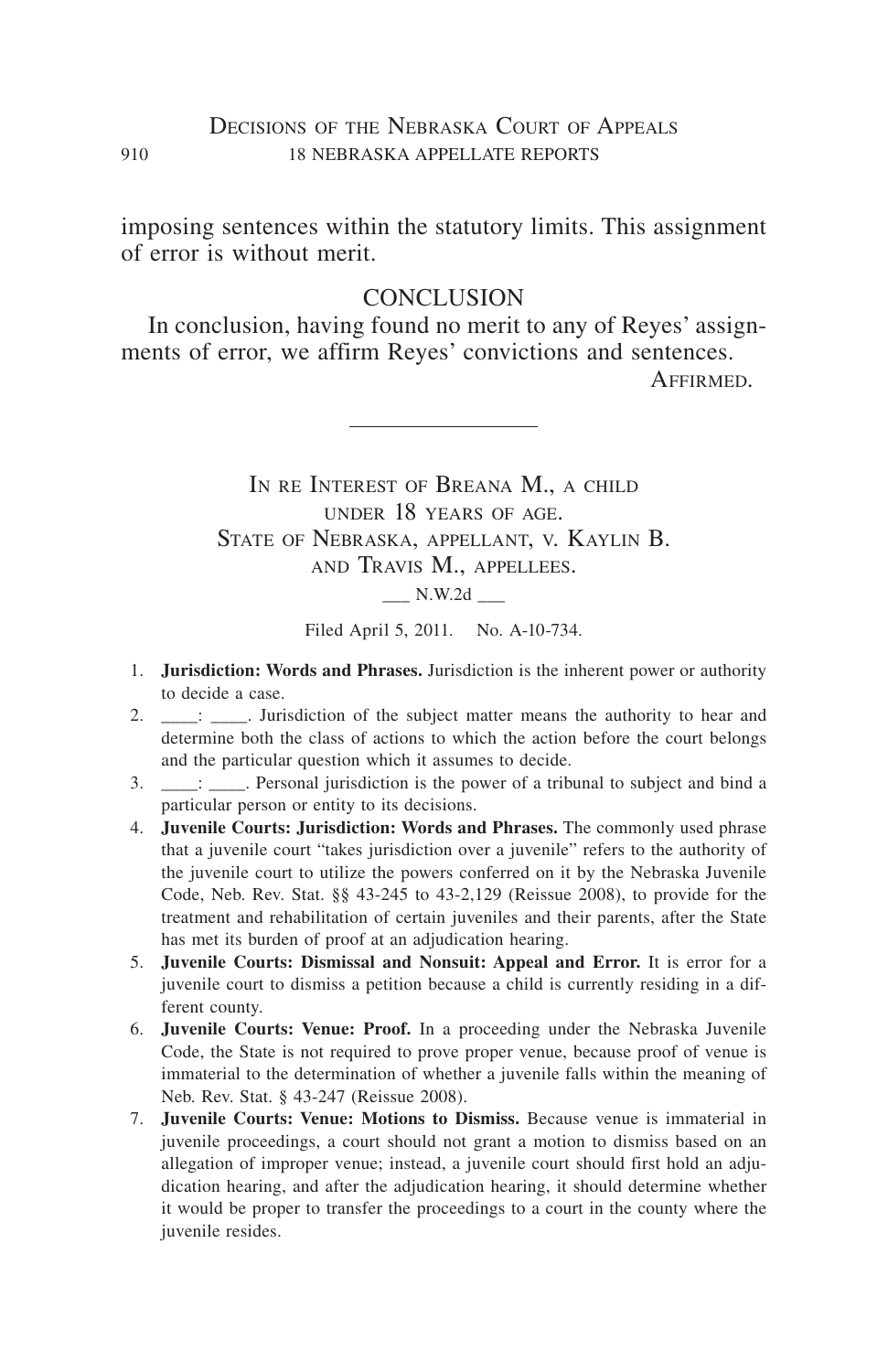Appeal from the Separate Juvenile Court of Douglas County: Vernon Daniels, Judge. Reversed and remanded for further proceedings.

Donald W. Kleine, Douglas County Attorney, Amy Schuchman, and Daniel Gubler, Senior Certified Law Student, for appellant.

Joan Garvey, P.C., L.L.O., for appellee Kaylin B.

Thomas C. Riley, Douglas County Public Defender, and John J. Jedlicka for appellee Travis M.

Irwin, Sievers, and Moore, Judges.

Irwin, Judge.

### I. INTRODUCTION

Pursuant to this court's authority under Neb. Ct. R. App. P. § 2-111(B)(1) (rev. 2008), this case was ordered submitted without oral argument. The State of Nebraska appeals from an order of the Douglas County Separate Juvenile Court, which order granted Kaylin B.'s and Travis M.'s motions to dismiss the adjudication proceedings concerning their minor child, Breana M. Although the record does not reveal the court's explanation for granting the motions to dismiss, the motions were premised on an alleged lack of personal jurisdiction and improper venue because Breana does not reside in Douglas County.

For the reasons set forth below, we find that the juvenile court erred in granting the motions to dismiss. We therefore reverse the dismissal order and remand the case for further proceedings.

#### II. BACKGROUND

On May 17, 2010, the State filed a petition in the Douglas County Separate Juvenile Court alleging that Breana, born in December 2008, came within the meaning of Neb. Rev. Stat. § 43-247(3)(a) (Reissue 2008) as to Kaylin and Travis, her natural parents. Specifically, the petition alleges that both Kaylin and Travis use alcohol or controlled substances and have failed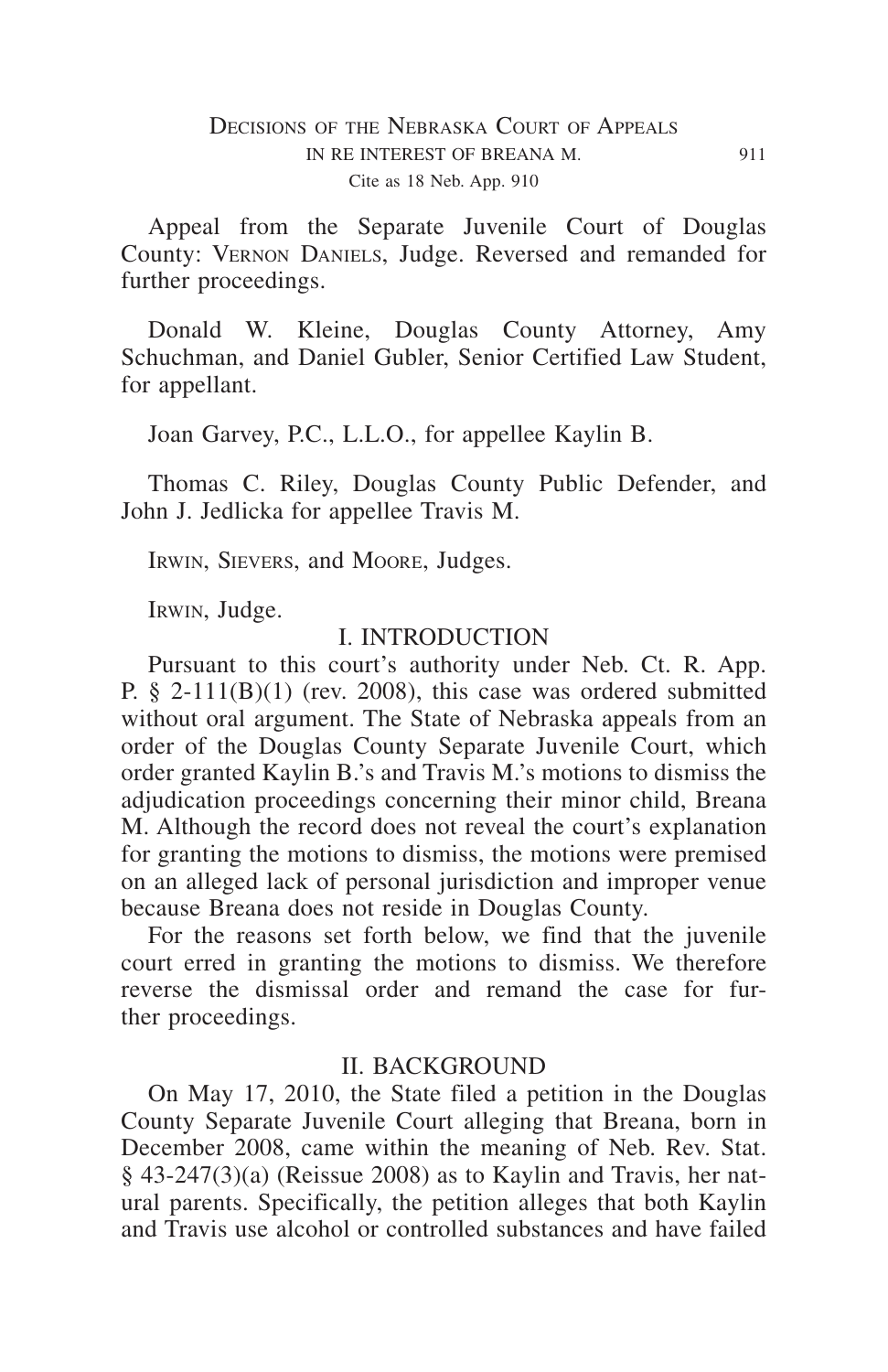to provide Breana with parental care, support, and supervision. The petition also alleges that Breana is enrolled in or is eligible for enrollment in the Rosebud Sioux Tribe.

That same day, the State also filed a motion for temporary custody of Breana. The affidavit in support of the motion reveals that Breana resides with her maternal grandmother in Cass County, Nebraska, and that Breana has resided there intermittently since March 2009, when Kaylin brought Breana to her grandmother because Kaylin was unable to care for her properly. Kaylin and Travis continue to reside in Douglas County.

Since March 2009, Kaylin has removed Breana from her grandmother's home in Cass County on several occasions and taken Breana back to her home in Douglas County, presumably because Kaylin was upset when Breana's grandmother reported Kaylin's drug use to authorities. Ultimately, however, Breana has always returned to her grandmother's home because Kaylin is unable to care for Breana due to her continuing drug use. At the time the petition and the motion for temporary custody were filed, Kaylin and Travis were threatening to take Breana from her grandmother again.

The juvenile court granted the State's motion for temporary custody and scheduled a hearing date. Prior to the hearing on the allegations in the petition, Kaylin and Travis each filed a motion to dismiss the proceedings, arguing that the Douglas County Separate Juvenile Court lacked personal jurisdiction over Breana and that Douglas County was not the proper venue in which to hear this case because Breana did not reside in Douglas County, but, instead, continued to reside in Cass County with her grandmother.

On July 19, 2010, after the hearing, the court issued an order granting Kaylin's and Travis' motions to dismiss. The court did not provide any authority or explanation for this action.

The State appeals from the order of dismissal.

# III. ASSIGNMENT OF ERROR

The State alleges that the juvenile court erred in granting the parents' motions to dismiss, because the court had jurisdiction to hear the case.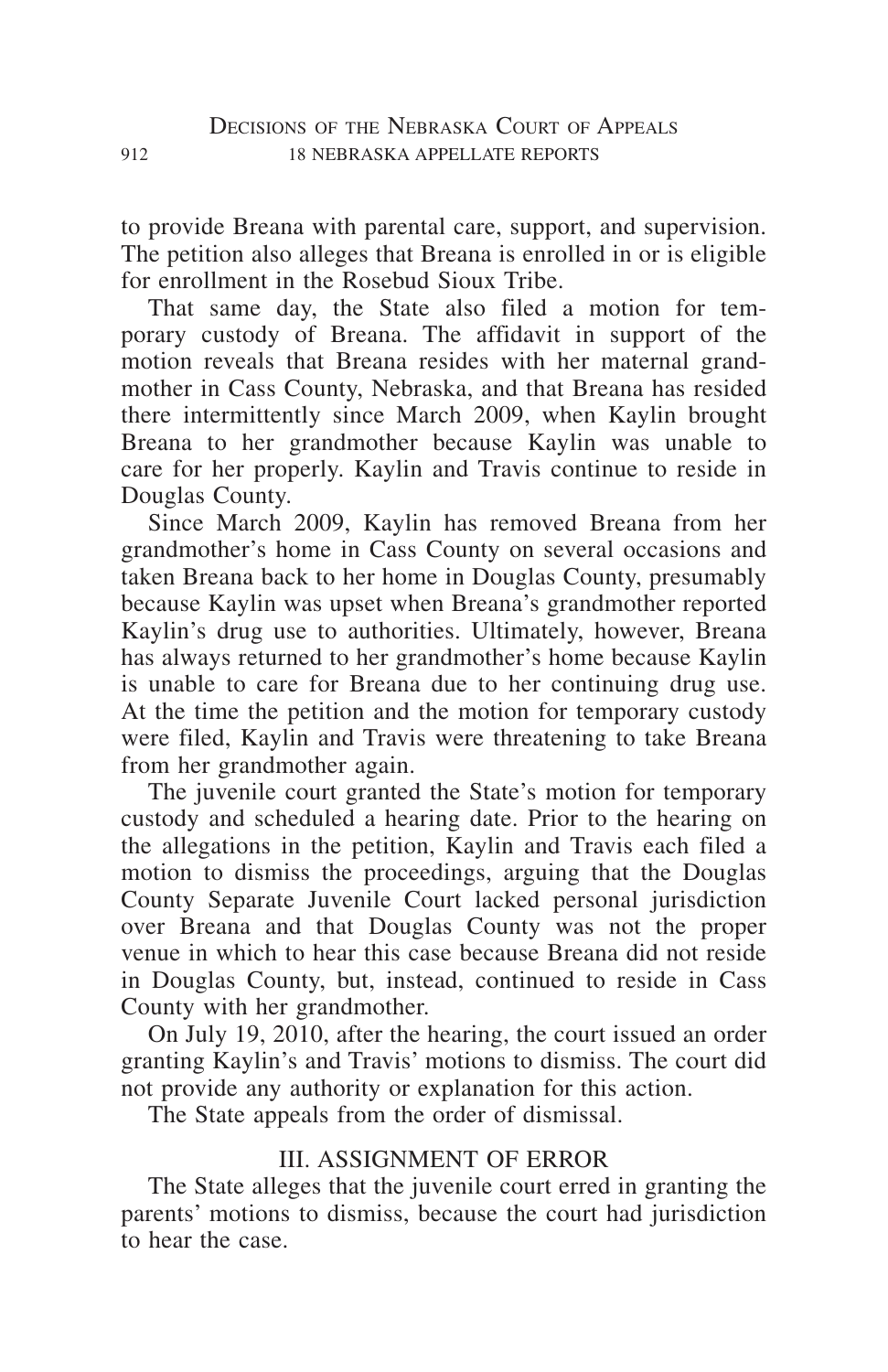### IV. ANALYSIS

## 1. Standard of Review

A jurisdictional question which does not involve a factual dispute is determined by an appellate court as a matter of law, which requires the appellate court to reach a conclusion independent from the lower court's decision. *In re Interest of Tegan V., ante* p. 857, N.W.2d (2011).

Statutory interpretation is a question of law, which an appellate court resolves independently of the trial court. *Id.*

## 2. JURISDICTION

The State alleges that the juvenile court erred in granting the parents' motions to dismiss. Although it is not entirely clear why the juvenile court granted the motions to dismiss, based on the allegations in the motions, we can assume that the juvenile court concluded either that it lacked jurisdiction to adjudicate Breana or that Douglas County was not the proper venue for this case. We address each basis for dismissal in turn.

(a) Jurisdiction to Adjudicate Breana

In their motions to dismiss, Kaylin and Travis allege that the Douglas County Separate Juvenile Court does not have "personal jurisdiction" over Breana because Breana does not reside in Douglas County. Personal jurisdiction, or in personam jurisdiction, is the power of a tribunal to subject and bind a particular person or entity to its decisions. See *Ashby v. State*, 279 Neb. 509, 779 N.W.2d 343 (2010). Although Kaylin and Travis use the legal term "personal jurisdiction," we understand their argument to assert that the Douglas County Separate Juvenile Court does not have subject matter jurisdiction because Breana is not residing in Douglas County.

[1-3] We begin our discussion by defining certain jurisdictional terms to avoid confusion herein and in future cases. Jurisdiction is the inherent power or authority to decide a case. *In re Interest of Tegan V., supra*. Jurisdiction of the subject matter means the authority to hear and determine both the class of actions to which the action before the court belongs and the particular question which it assumes to decide. *Id*. As we explained above, personal jurisdiction is the power of a tribunal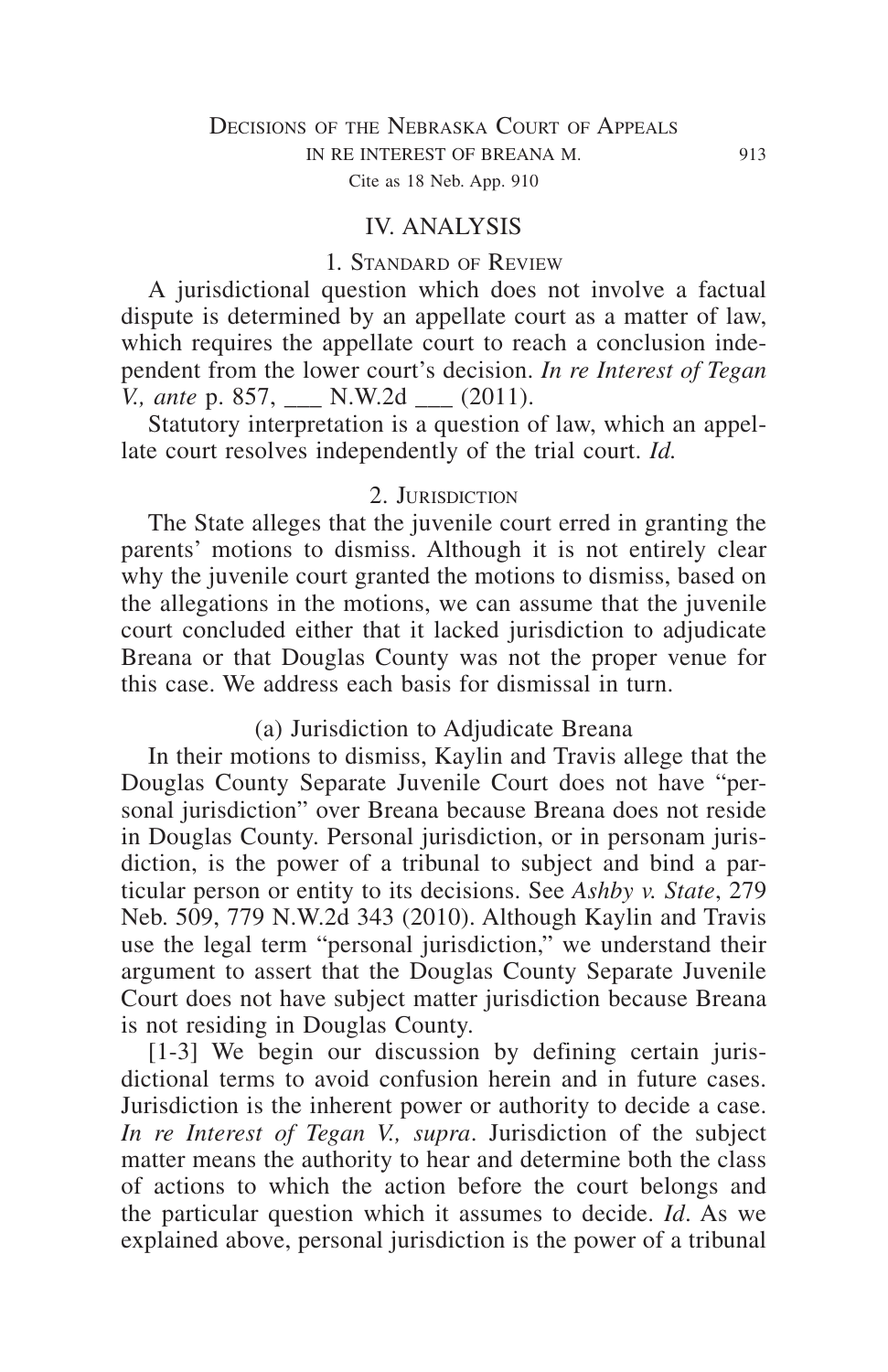to subject and bind a particular person or entity to its decisions. *Ashby v. State, supra*.

[4] We contrast the above jurisdictional terms with the commonly used phrase that a juvenile court "*takes jurisdiction over a juvenile*" after the State has met its burden of proof at an adjudication hearing. This commonly used phrase refers to the authority of the juvenile court to utilize the powers conferred on it by the Nebraska Juvenile Code, Neb. Rev. Stat. §§ 43-245 to 43-2,129 (Reissue 2008), to provide for the treatment and rehabilitation of certain juveniles and their parents.

In their motions to dismiss, Kaylin and Travis argue that the Douglas County Separate Juvenile Court does not have the authority (they incorrectly term this personal jurisdiction) to adjudicate Breana because she does not reside in Douglas County. This argument relates to the juvenile court's subject matter jurisdiction because it is an assertion concerning the court's authority to hear and determine whether Breana is within the meaning of  $\S$  43-247(3)(a).

As a statutorily created court of limited and special jurisdiction, a juvenile court has only such authority as has been conferred on it by statute. *In re Interest of Tegan V., ante* p. 857, N.W.2d (2011). Thus, we look to the Nebraska Juvenile Code to determine the extent of the juvenile court's subject matter jurisdiction over this case.

Pursuant to the juvenile code, the juvenile court's subject matter jurisdiction is far reaching. Moreover, the Nebraska Supreme Court has directed that we construe the Nebraska Juvenile Code liberally to accomplish its purpose of serving the best interests of the juveniles who fall within it. See *In re Interest of Gabriela H.*, 280 Neb. 284, 785 N.W.2d 843 (2010).

Section 43-247 provides that the juvenile court in "each county" shall have jurisdiction over "[a]ny juvenile" who lacks proper parental care by reason of the fault or habits of the child's parent, guardian, or custodian. See § 43-247(3)(a). This statutory language is referring to subject matter jurisdiction. In this case, the State's petition alleges that Breana comes within the meaning of  $\S$  43-247(3)(a) because she is lacking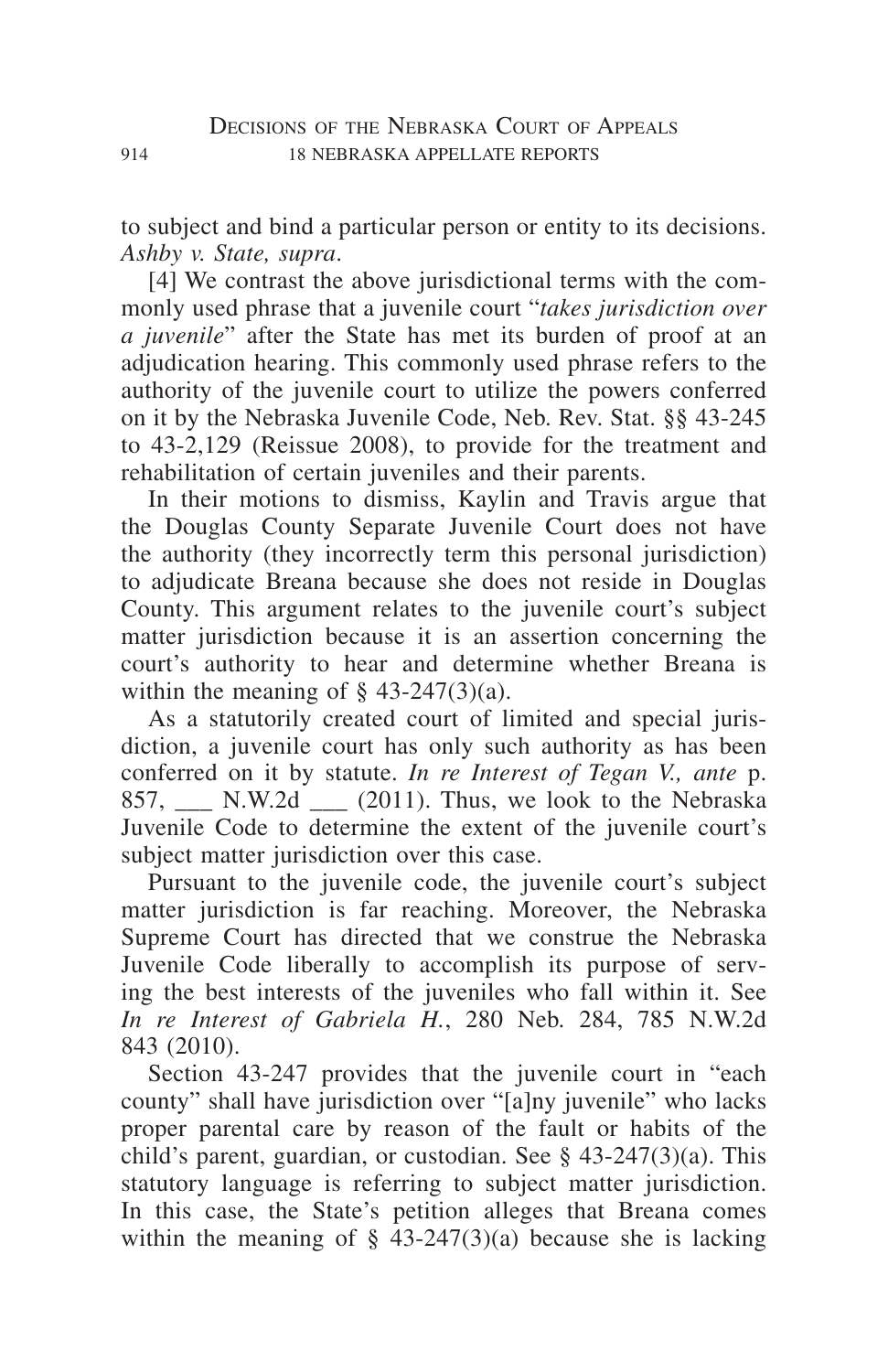proper parental care by reason of the faults or habits of Kaylin and Travis.

[5] Considering the purposes of the juvenile code, including protecting children and placing them in a stable and secure living environment, we find that to the extent the juvenile court based its decision to grant the motions to dismiss on the court's lack of subject matter jurisdiction to adjudicate Breana, such decision was erroneous. Under the juvenile code, the juvenile court has subject matter jurisdiction over "any juvenile" who lacks proper parental care by reason of the fault or habits of the child's parents. The juvenile code does not indicate that this subject matter jurisdiction is limited by the child's temporary residence in another county. And we are unable to find any other statute or case law which suggests that a juvenile court must dismiss a petition because the child temporarily resides in a different county. In fact, this court has recently held that it is error for a juvenile court to dismiss a petition because a child is currently residing in a different county. *In re Interest of Tegan V., supra* (reversing juvenile court's dismissal of petition when child was placed outside of county after original petition was filed).

#### (b) Proper Venue

In their motions to dismiss, Kaylin and Travis also allege that the Douglas County Separate Juvenile Court is not the proper venue for these proceedings because Breana does not reside in Douglas County. In the motions, Kaylin and Travis assert that a court in Cass County is the appropriate venue because at the time the State filed its petition, Breana resided in Cass County with her maternal grandmother.

[6] Venue is the place of trial of an action—the site where the power to adjudicate is to be exercised. *Muir v. Nebraska Dept. of Motor Vehicles*, 260 Neb. 450, 618 N.W.2d 444 (2000). The Nebraska Supreme Court has previously held that in a proceeding under the Nebraska Juvenile Code, the State is not required to prove proper venue, because proof of venue is immaterial to the determination of whether a juvenile falls within the meaning of § 43-247. See *In re Interest of Leo L.*, 258 Neb. 877, 606 N.W.2d 783 (2000). Moreover, § 43-282 allows an adjudication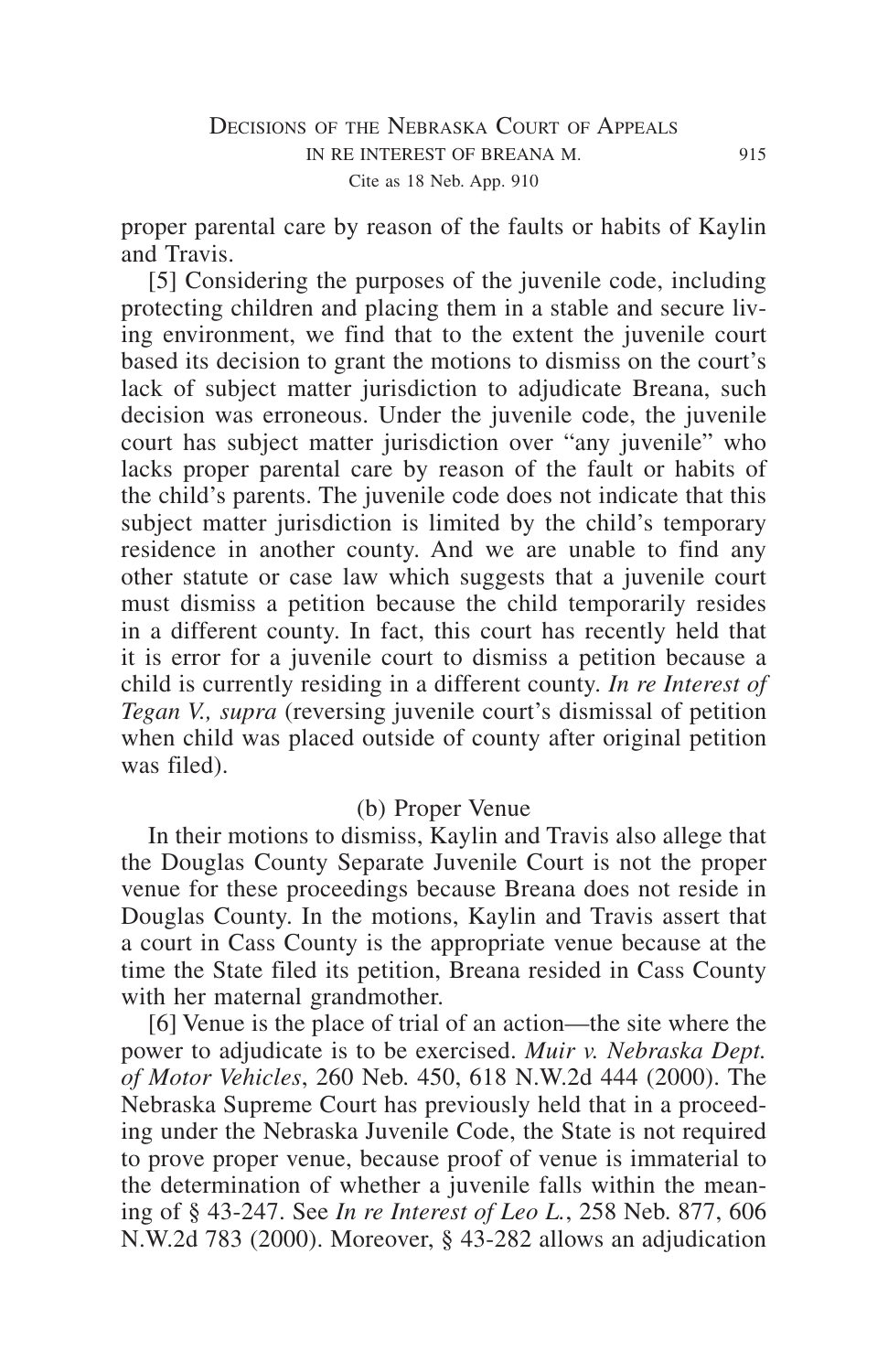proceeding to be filed in any county and allows for discretionary transfer, after adjudication, to the county where the juvenile is living or domiciled, stating in part:

If a petition alleging a juvenile to be within the jurisdiction of the Nebraska Juvenile Code is filed in a county other than the county where the juvenile is presently living or domiciled, the court, *at any time after adjudication and prior to final termination of jurisdiction, may transfer the proceedings to the county where the juvenile lives or is domiciled* and the court having juvenile court jurisdiction therein shall thereafter have sole charge of such proceedings and full authority to enter any order it could have entered had the adjudication occurred therein.

(Emphasis supplied.) Based on the language of § 43-282, proof of venue is immaterial when a petition is filed alleging a juvenile to be within the subject matter jurisdiction of the Nebraska Juvenile Code.

[7] Because venue is immaterial in juvenile proceedings, a court should not grant a motion to dismiss based on an allegation of improper venue. Pursuant to the statutory language, a juvenile court should first hold an adjudication hearing, and after the adjudication hearing, it should determine whether it would be proper to transfer the proceedings to a court in the county where the juvenile resides.

In this case, the Douglas County Separate Juvenile Court should have held an adjudication hearing to determine whether Breana was a child within the meaning of  $\S$  43-247(3)(a) as the State's petition alleged. If the court adjudicated Breana as such, then it should have considered transferring the case to a court in Cass County. To the extent the juvenile court based its decision to grant the motions to dismiss on the allegation that venue was not proper, such decision was erroneous.

## (c) State's Argument

Although we agree with the State's basic assertion that the juvenile court erred in granting the motions to dismiss, we briefly digress to make clear that we do not agree with the State's argument in favor of that basic assertion. In its brief to this court, the State focuses its argument on Breana's eligibility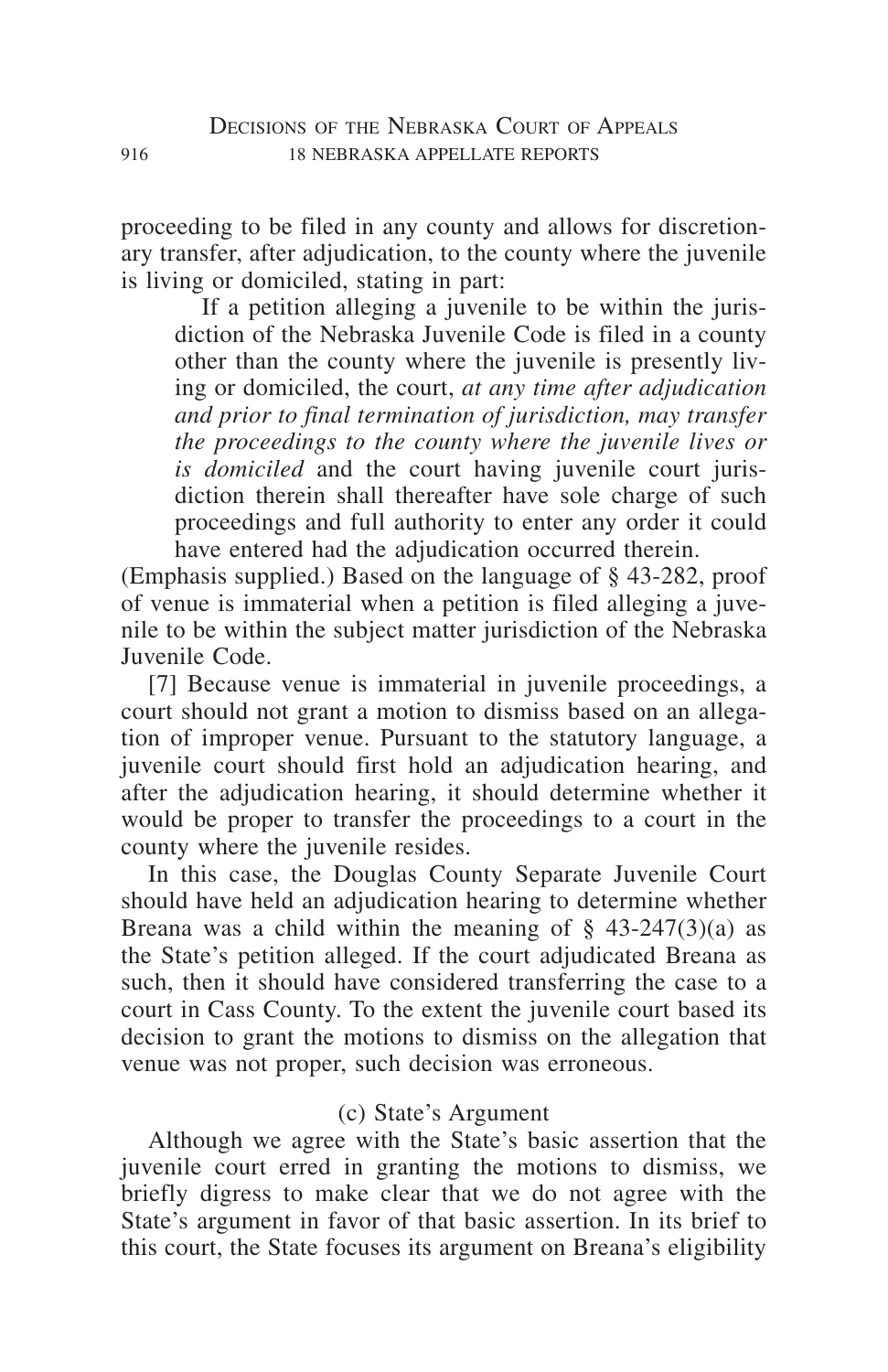for enrollment in the Rosebud Sioux Tribe and on the application of the Nebraska Indian Child Welfare Act (the Act). See Neb. Rev. Stat. §§ 43-1501 to 43-1516 (Reissue 2008).

The State has misinterpreted the application of the Act to this case. The petition filed by the State alleges that Breana is an Indian child as defined by the Act because she is enrolled in or is eligible for enrollment in the Rosebud Sioux Tribe. The record reveals that despite Breana's status as an Indian child, neither she nor her parents reside on the reservation. Because Breana does not reside on the reservation, § 43-1504(2) controls the determination of which court has subject matter jurisdiction of these juvenile proceedings. That subsection provides:

In any state court proceeding for the foster care placement of, or termination of parental rights to, an Indian child not domiciled or residing within the reservation of the Indian child's tribe, the court, in the absence of good cause to the contrary, shall transfer such proceeding to the jurisdiction of the tribe, absent objection by either parent, upon the petition of either parent or the Indian custodian or the Indian child's tribe, except that such transfer shall be subject to declination by the tribal court of such tribe.

In this case, no one has filed a petition to transfer the case to a tribal court. As such, at this time, the state courts retain subject matter jurisdiction over the juvenile court proceedings.

The jurisdictional rules cited by the State in its brief apply to a determination of whether a tribal court or a state court has subject matter jurisdiction over a juvenile proceeding when an Indian child is involved. See *Mississippi Choctaw Indian Band v. Holyfield*, 490 U.S. 30, 109 S. Ct. 1597, 104 L. Ed. 2d 29 (1989). Here, the issue is not whether a state court or a tribal court has subject matter jurisdiction, but which state juvenile court has subject matter jurisdiction. A determination of which state juvenile court has subject matter jurisdiction over a juvenile proceeding is outside the scope of the Act.

Despite the State's misplaced reliance on the Act, we agree with the State's ultimate contention that the juvenile court erred in granting the motions to dismiss the proceedings.